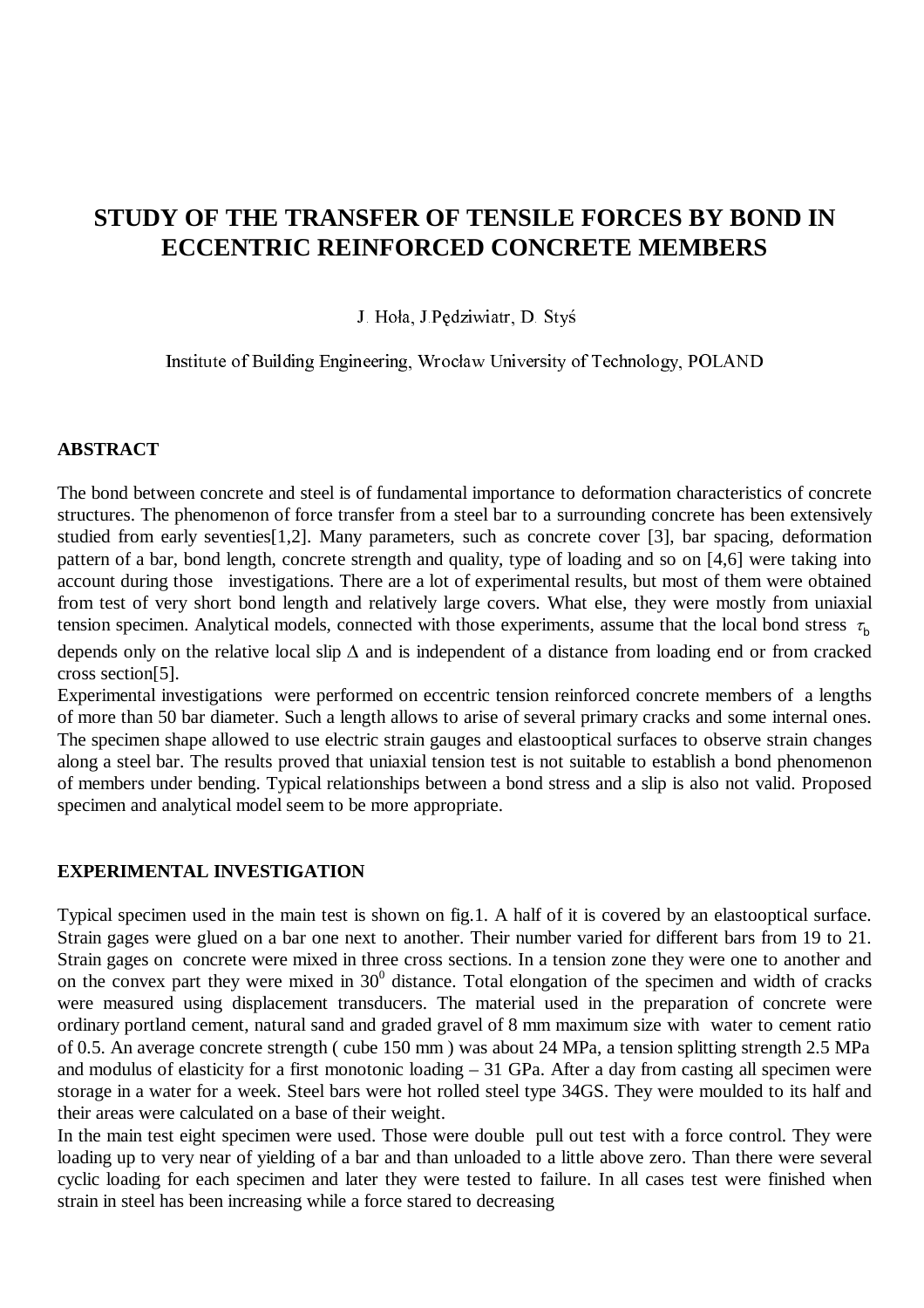

Fig.1.Typical specimen used for experimental researches.

## **ANALITICAL MODEL**

.

The main assumptions were presented earlier and are widely accepted. The governing equations are as follows:

a) equilibrium conditions for the whole cross section,

b) relationship between strains and a slip  $\frac{d\Delta}{dt} = \varepsilon_s(\mathbf{x}) - \varepsilon_c(\mathbf{x})$  $\frac{d\Delta}{dx} = \varepsilon_s(\mathbf{x}) - \varepsilon_c(\mathbf{x})$ 

c) equilibrium condition of bond stress and a steel stress  $d\sigma_s(x)$   $4\tau_b(x)$ *dx x d*  $s^{(A)}$   $\mathbf{F}^{\mu}$ *b*  $\frac{b(s(x))}{dt} = -\frac{4\tau_b(x)}{dt}$ ,

d) bond function,

The most important differences are formulae for a bond stress. Nowadays, the most popular relationships are based on results of experimental researches from pull out test with a very short bond length and rather large concrete cover. It is assumed that in spite of this length, bond stress is constant and can be calculated from Eqn. 1 and ascending branch of the relationship ( fig.2. ) follows the Eqn.2.

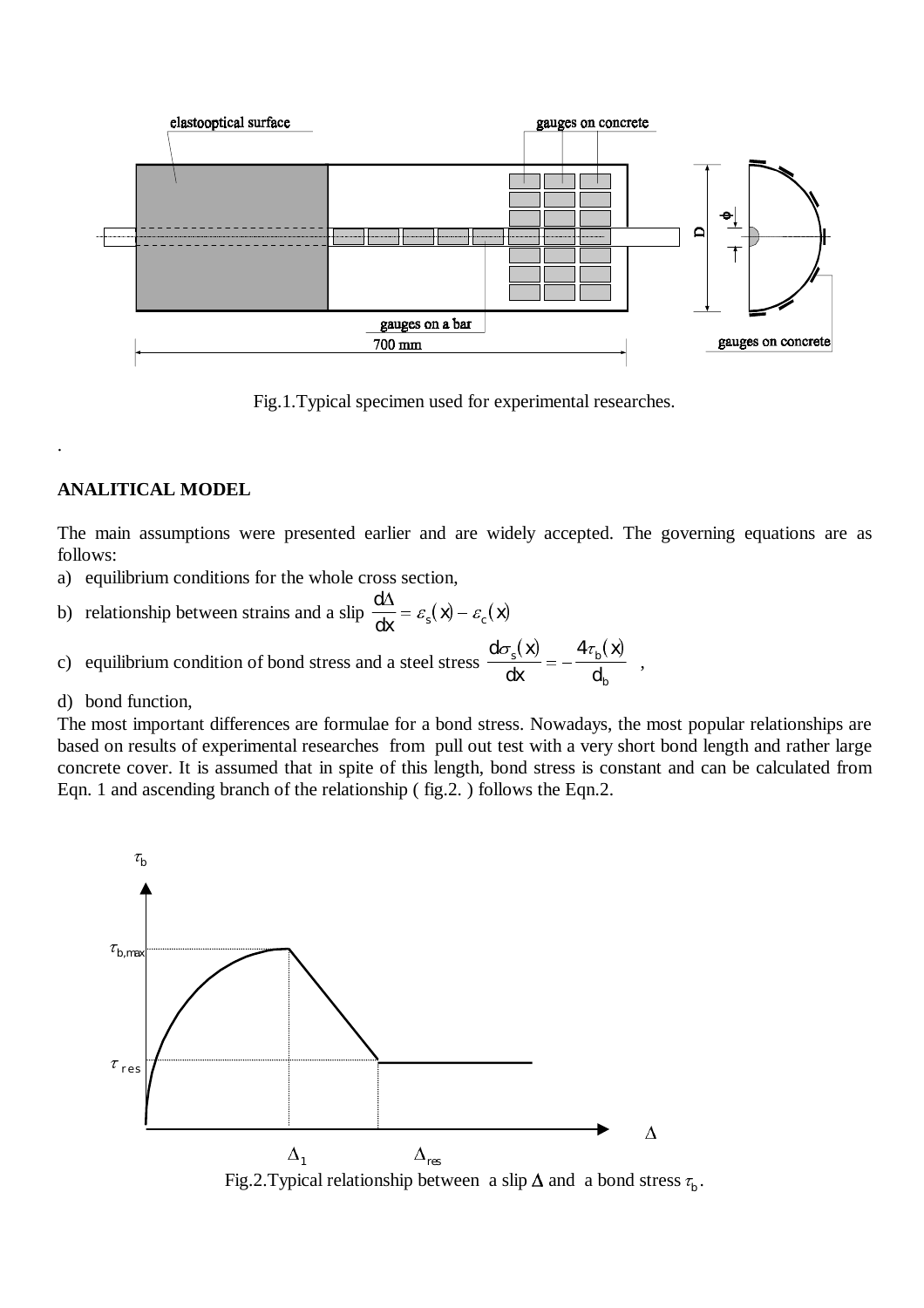$$
\tau_b = \frac{F}{\pi d_b l_b} \quad , \tag{1}
$$

where F – tensile force,  $d_b$  – bar diameter,  $l_b$  – bond length. A slip  $\Delta$  is usually measured at a free end or is taken as an average.

It is also assumed that the relationship in Eqn.2 is unique, i.e. is independent of a distance from an end of specimen or a cracked cross section. Such a method leads to some mistakes. Very short bond length makes internal cracks impossible to arise. Values of bond stress obtained from Eqn.1 are unrealistic – very large. For the sake of large covers, splitting failure is also excluded. The maximum value of bond is at cracked cross section, where there is no bond. The rate of change of a steel stress is the greatest very near a crack. Some researches [7] , where a steel strain was measured, show that strain distribution along a bar has an intersection point ( fig.3. ) while Eqn.2 leads to curve similar to that dotted one .



Fig. 3. Steel stress distribution along a bar – from eq.(2) -dotted line and directly from experiments.

The way of a transfer of a force from a steel bar to concrete, in pull out test, depend on a level of loading. At the beginning, in most cross section there is still perfect bond and strains in steel and concrete are  $\varepsilon_s = \varepsilon_c$ . Only for cross section next to ends, there is a relative slip between steel and concrete. When the load increases, the distance of a broken original bond also increases but in a rest of a specimen ( particularly in the middle part ) still  $\varepsilon_s = \varepsilon_c$ . This situation lasts until the first crack arises in a middle part of a member. At this moment, original bond is also broken next to the crack. For this level of loading bond stress can be described by Eqn.3.

$$
\tau_b(\mathbf{x}) = \mathbf{k}(\mathbf{a} - \mathbf{x})\sqrt{\mathbf{x}},\tag{3}
$$

where *x* is a distance from a cracked cross section , *k* and *a* bond parameters. This relationship is valid only for cracking level of loading and it is used to determinate the bond transfer length  $I_b = a$ . According to [8], it can be expressed as:

$$
a = I_b = \frac{15}{3^{15}} \frac{f_{\text{cm}}}{\tau_{\text{b,max}}} \frac{\left(\frac{3\pi^2}{32} - \frac{2}{3}\right)}{\pi \rho^2} d_b,
$$
(4)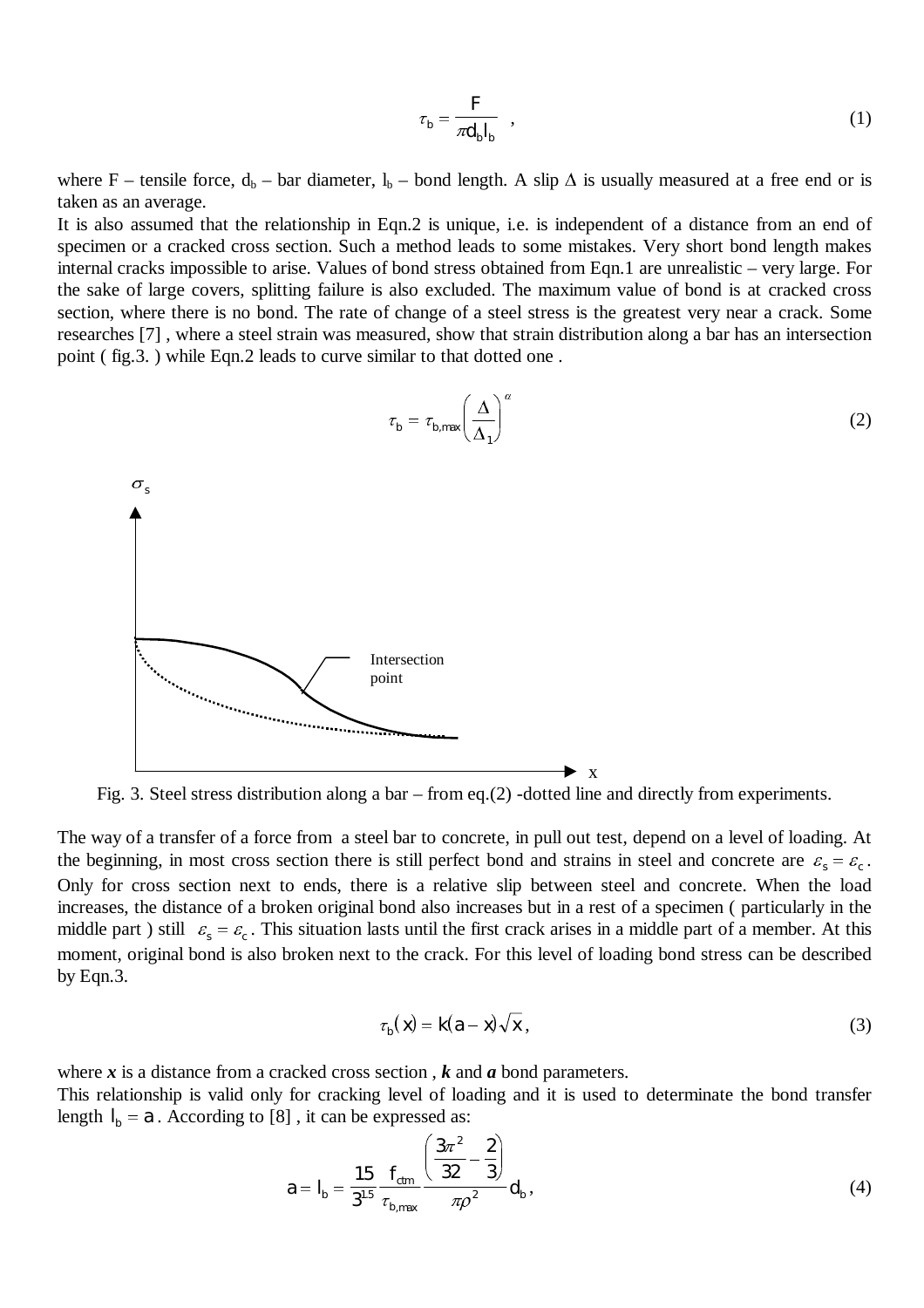where  $f_{cm}$ - average tensile strength of concrete,  $\rho = \frac{d}{D}$ *b* 2  $\frac{2}{2}$  and D is specimen diameter. Equation (4) has a form due to a test specimen shape. It is worth to notice that the most important bond parameter is  $\beta$  $=\frac{f_{cm}}{\tau_{b,\rm max}}$ and it is established experimentally for cracking level of loading. When the load is a bit greater, the bond function is assumed to be:

$$
\tau_b(\mathbf{x}) = \mathbf{g}\mathbf{x}\sigma_s(\mathbf{x}),\tag{5}
$$

where **g** is bond parameter. Equation (4) leads to the next formulae for a steel stress distribution:

$$
\sigma_{\mathbf{S}}(\mathbf{x}) = \sigma_{0} \mathbf{e}^{-\frac{2gx^{2}}{d_{b}}}, \tag{6}
$$

where  $\sigma_0$  is a stress in a steel bar at cracked cross section.

At this level of loading,  $\tau_{b, \text{max}}$  remains constant. The peak value is located at point *x d g*  $b_{\text{max}} = \sqrt{\frac{d_b}{4g}}$  and its value

equals  $\tau_{b, \text{max}} = \sigma$  $\sigma_0 \sqrt{\frac{d_b g}{4e}}$ . When load ( and steel stress ) increases, the bond parameter *g* must decreases. It

implicates the movement of the peak value location away from cracked cross section -  $x_{\text{max}}$  increases. Some experimental researches confirm this phenomenon. It takes place when only microcracking exist close to a steel bar. When peak value reaches the point *a* , the bond parameter *g* becomes constant and the maximum bond stress starts to increase. At the same time, internal cracks caused by both tension forces and additional elongation from bond forces, start to develop. When bond stress is relatively large and a concrete cover is rather small, the internal cracks can reach the bottom side of a member. Than they act in a similar way as the primary cracks but their width is significantly smaller. The model proposed by Tepfers can describe this process quite well. In same cases, the internal cracks remain inside a concrete mass until the failure of a steel bar.

#### **RESULTS**

The specific shape of specimen allowed to look after many interesting phenomenon. In this paper special regards were taken to a steel stress and a bond stress distribution along a steel bar in a member under eccentric tension. Two models of a bond function were compered. Typical steel stress distribution is shown on a figure 4. The specimen has diameter 100 mm and is reinforced with a bar of 12 mm diameter. There are five primary cracks but two of them are below an optical surface. After the first monotonic loading up to a level very near to yielding of a steel, the specimen was cyclic loaded and then loaded to a failure. Similar to other specimen, the failure was caused by yielding of a steel.

#### *Specimen Behavior Before Cracking*

At the begging, a steel distribution along a bar was almost uniform except for some local disturbance. They were caused by non homogeneity of concrete, shrinkage and local deformation of a steel bar. Soon, for tensile force slightly above 1 kN, they vanished. Up to a level 4 kN, steel distribution remained uniform except the loaded end. There, from early begging, the steel strain was higher than the concrete strain. On the optical surface, it was possible to observe the strain concentration in concrete at those places. It had a triangular shape with a base in an edge. When load was increasing, the base and the extent of that triangle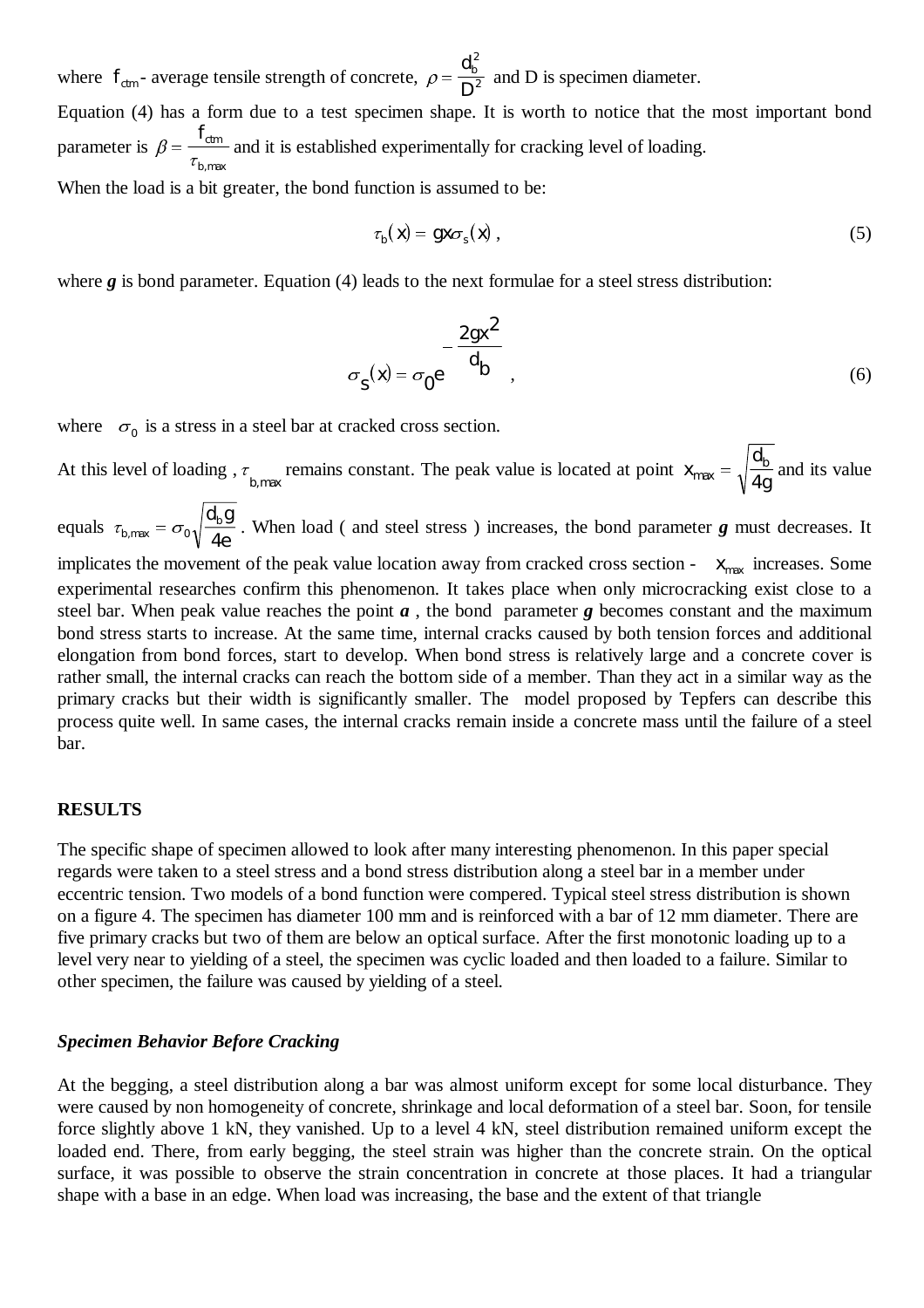

Fig.4. Steel strain distribution along a bar ( for specimen No. 2)



Fig.5. Bond stress distribution near a loaded end and near to cracks.

also increased. For other cross section some differences in strain distribution could be observed for forces 4- 5 kN. They were very small and were caused by local weakness of a concrete. At two points, 124 mm and 238 mm, they turned to cracks.

Even before cracking, it was easy to notice that ended parts of a member behave in a different manner than the middle part of a member. Local disturbances at loaded ends can be easily explained. Those cross sections act as they near a crack even for very low level of loading. From early begging,  $\varepsilon_s > \varepsilon_c$  and there is a slip  $\Delta$ . It is strictly connected with strain concentration which reaches a distance about 4 to 5  $d<sub>b</sub>$ .

# *Cracking Level Of Loading*

In all cases, the first crack appeared very close to the middle of the specimen. The next cracks – when load was only a bit greater or at the same time. The first crack formed at the edge of a concrete and developed toward a steel bar. The next cracks could start both from a bar and an edge of concrete. Cracks, which were next to loaded ends, appeared later. This phenomenon is easy to explain by an influence of a slip existing already before cracking [8]. Spacing between cracks were very close to  $\boldsymbol{a}$  value (for specimen No. 2  $\boldsymbol{a} = 89$ )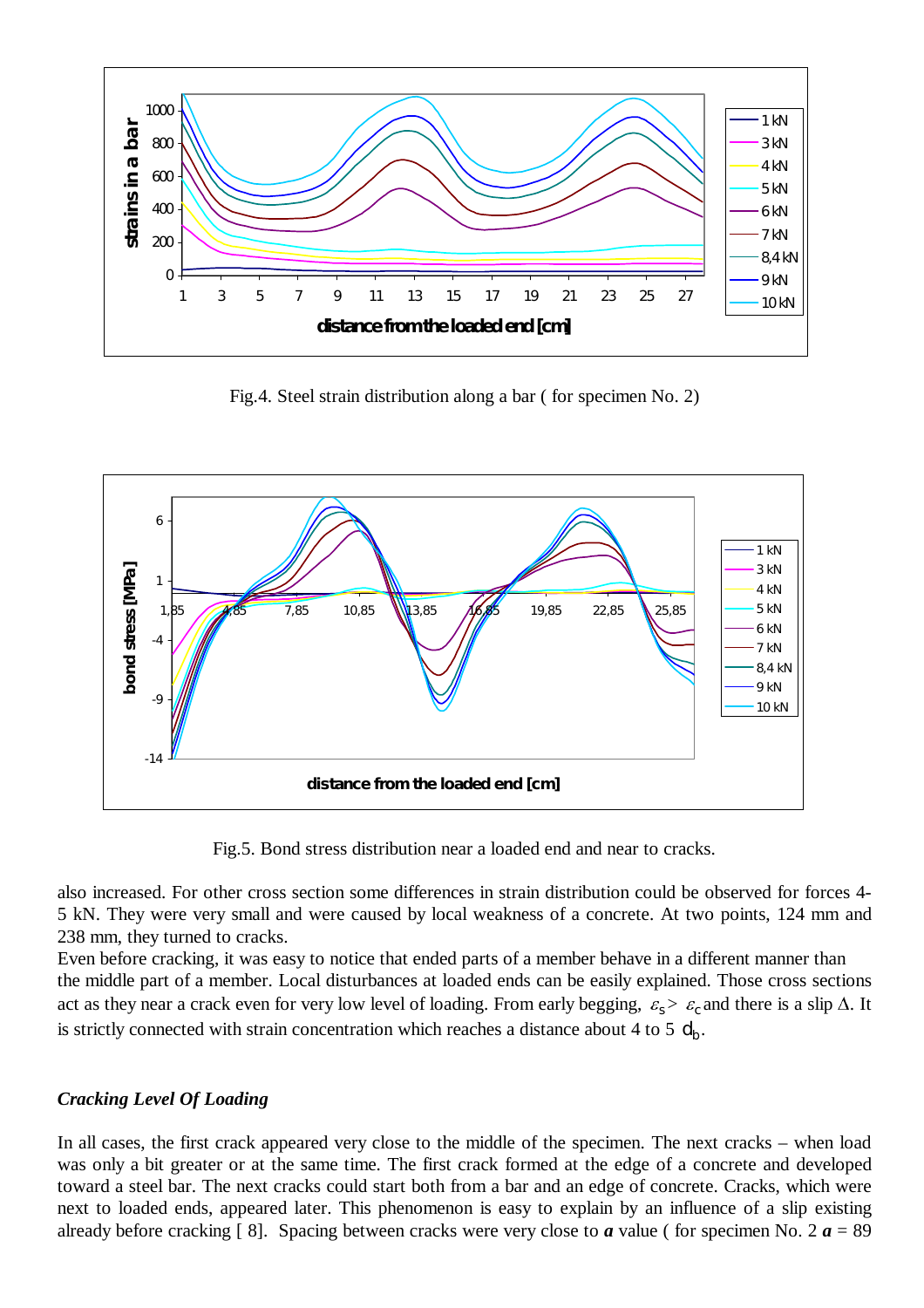mm and cracks spacing – from 96 mm to 110 mm ) . Only for cracks near loaded ends, the spacing was sufficiently greater  $-125 - 130$  mm. Their width was smaller than others.

#### *Steel Strain Distribution Along A Bar After Cracking*

Steel strain distribution along a steel bar is shown on the fig.4 and a bond stress distribution – on fig 5. Bond stresses were calculated using eqn. 1. From these figures, it is easy to observe that a shape of curves is different near a loaded ends and near a cracks. In the table 1 and 2 , results of verification of Eqn. 2 are presented. Bond slip relationship was taken as  $\tau_b = k\Delta^\alpha$ . The slip was calculated approximately as a steel strain multiplied by a distance between the place where the bond stress equals zero and a chosen cross section.

| Distance<br>from the<br>loaded end | 18.75mm       |                |               | 36.25 mm       | $55 \text{ mm}$ |                |  |
|------------------------------------|---------------|----------------|---------------|----------------|-----------------|----------------|--|
|                                    | $\Delta$ [µm] | $\tau_b$ [MPa] | $\Delta$ [µm] | $\tau_b$ [MPa] | $\Delta$ [µm]   | $\tau_b$ [MPa] |  |
| 1                                  | 27.5          | 14.5           | 14.0          | 4.7            | 2.8             | 2.2            |  |
| $\overline{2}$                     | 24.3          | 13.5           | 12.4          | 4.2            | 2.5             | 2.1            |  |
| 3                                  | 21.8          | 12.9           | 10.9          | 3.8            | 2.2             | 2.05           |  |
| $\overline{4}$                     | 18.0          | 11.8           | 8.9           | 3.4            | 1.8             | 1.9            |  |
| 5                                  | 14.8          | 10.6           | 7.2           | 3.1            | 1.4             | 1.9            |  |
| 6                                  | 11.4          | 9.9            | 5.3           | 2.5            | 1.0             | 2.1            |  |
| $\overline{7}$                     | 8.4           | 7.7            | 3.8           | 1.9            | 0.7             | 1.4            |  |
| $\bf k$                            | 0.012         |                | 2.137         |                | 0.060           |                |  |
| $\alpha$                           | 1.956         |                | 1.506         |                | 2.570           |                |  |
| $R^2$                              | 98.17         |                | 99.22         |                | 59.05           |                |  |

TABLE 1 VERIFICATION OF BOND SLIP FUNCTION

In the Table1, the cross section near the loaded end is taken into account and in the Table 2 – the cross section near a crack located at  $x = 33.8$  cm from the end. From Table 1, it is worth to notice the excellent agreement between experimental values and a shape of theoretical curve for cross section close to the end. The same can be observed for cross sections near a crack. This explains why the function of bond slip from Eqn. 1 is so popular. At the other hand, predicted values of parameters  $k$  and  $\alpha$  differ very much for different position of cross sections. It confirms the observation that bond slip function is not unique. May be a more exact results could be obtained if the function has the next form:

$$
\tau_{\mathbf{b}}(\mathbf{x}) = \mathbf{k} \Delta^{\alpha} \Psi(\mathbf{x}), \tag{7}
$$

where  $\Psi(\mathbf{x})$  could be a simple function of the distance from the crack.

Table 3 shows results of comparison between some experimental values and ones obtained from theoretical model presented in that paper. It confirms the main tendencies (moving a peak value –  $x_{\text{max}}$  and decreasing value of *g* ) but there are also some important differences. The assumption of constant value of  $\tau_{b,\text{max}}$  is only simplification. In fact, during loading both  $x_{\text{max}}$  and  $\tau_{b,\text{max}}$  increase until  $x_{\text{max}}$  reaches the distance *a*. This observation must be taken into account in the improved model of force transfer in reinforced concrete members under eccentric tension or bending.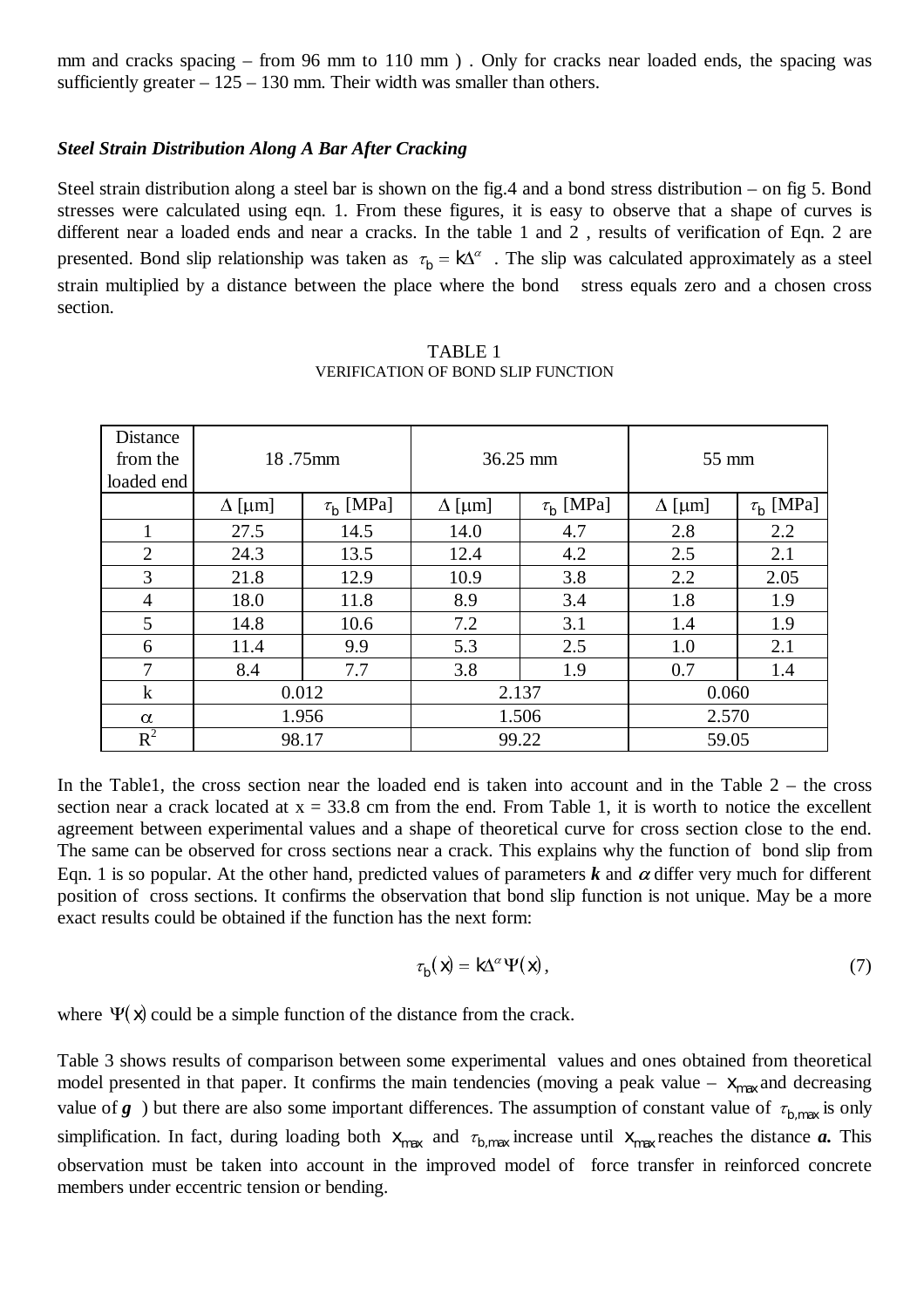| Distance<br>from the<br>loaded end | 234.5 mm      |                |               | 216.25 mm      | 199.75 mm     |                |  |
|------------------------------------|---------------|----------------|---------------|----------------|---------------|----------------|--|
|                                    | $\Delta$ [µm] | $\tau_b$ [MPa] | $\Delta$ [µm] | $\tau_b$ [MPa] | $\Delta$ [µm] | $\tau_b$ [MPa] |  |
|                                    | 46.1          | 3.8            | 29.1          | 7.1            | 16.2          | 3.7            |  |
| $\overline{2}$                     | 40.4          | 3.7            | 25.3          | 6.5            | 14.0          | 3.4            |  |
| 3                                  | 35.8          | 3.6            | 22.3          | 5.9            | 12.3          | 3.1            |  |
| $\overline{4}$                     | 28.1          | 3.1            | 17.6          | 4.1            | 9.7           | 2.7            |  |
| 5                                  | 22.0          | 2.5            | 13.8          | 2.9            | 7.6           | 2.3            |  |
| $\bf k$                            | 34.8          |                | 58.4          |                | 5.0           |                |  |
| $\alpha$                           | 1.645         |                | 0.788         |                | 1.592         |                |  |
| $R^2$                              | 94.28         |                | 97.78         |                | 99,93         |                |  |

TABLE 2 VERIFICATION OF BOND SLIP FUNCTION

TABLE 3 VERIFICATION OF BOND FUNCTION

|                                  | From experiment after smoothing |      |      |      | From theoretical model |                                                       |       |                                |      |        |
|----------------------------------|---------------------------------|------|------|------|------------------------|-------------------------------------------------------|-------|--------------------------------|------|--------|
|                                  |                                 |      |      | 4    |                        |                                                       |       |                                | 4    |        |
| g<br>$\lceil$ cm <sup>-1</sup>   |                                 |      |      |      |                        | $0.0172$   0.0191   0.0204   0.0209   0.0207   0.0083 | 0.010 | $\mid 0.0128 \mid 0.0206 \mid$ |      | 0.0339 |
| $X_{\text{max}}$<br>[cm]         | 4.17                            | 3.97 | 3.83 | 3.79 | 3.80                   | 6.00                                                  | 5.38  | 4.83                           | 3.81 | 2.97   |
| $\tau_{b,\mathrm{max}}$<br>[MPa] | 9.35                            | 8.82 | 8.19 | 6.53 | 5.07                   |                                                       |       | 6.5                            |      |        |

# **CONCLUSIONS**

a) Longitudinal cracks ,caused by splitting forces from bond, do not lead to bond failure in eccentric loaded reinforced concrete members. This is one of the most important difference between that kind of members and uniaxial tension specimen.

b) Longitudinal cracks are more dangerous than flexural ones for the sake of corrosion of a bar. This means that they can not be acceptable for service loading.

c) Typical specimen of the short bond length and relatively large concrete cover are very suitable for resting but they miss some important phenomenon existing in a real much longer member.

d)Well known relationship  $\tau_b = \tau_b$  $\tau_{b,\text{max}} \left( \frac{\Delta}{\Delta_{\text{max}}} \right)^{\alpha}$  $\left(\frac{\Delta}{\Delta}\right)$  $\frac{1}{\Delta_{\text{max}}}\left(\frac{1}{\Delta_{\text{max}}}\right)$ max  $\left(\frac{\Delta}{\Delta_{\text{max}}}\right)^{2}$  is base on results from a very short bond length specimen

and it not proper for large members under bending or eccentric tension. Besides, it can be used only in numerical calculations for it leads to a non-linear differential equation which has not general analytical solution

e) It is reasonable to assume that the proper bond function has a general form like  $\tau_b(x) = k\Delta^\alpha \Psi(x)$  or similar.